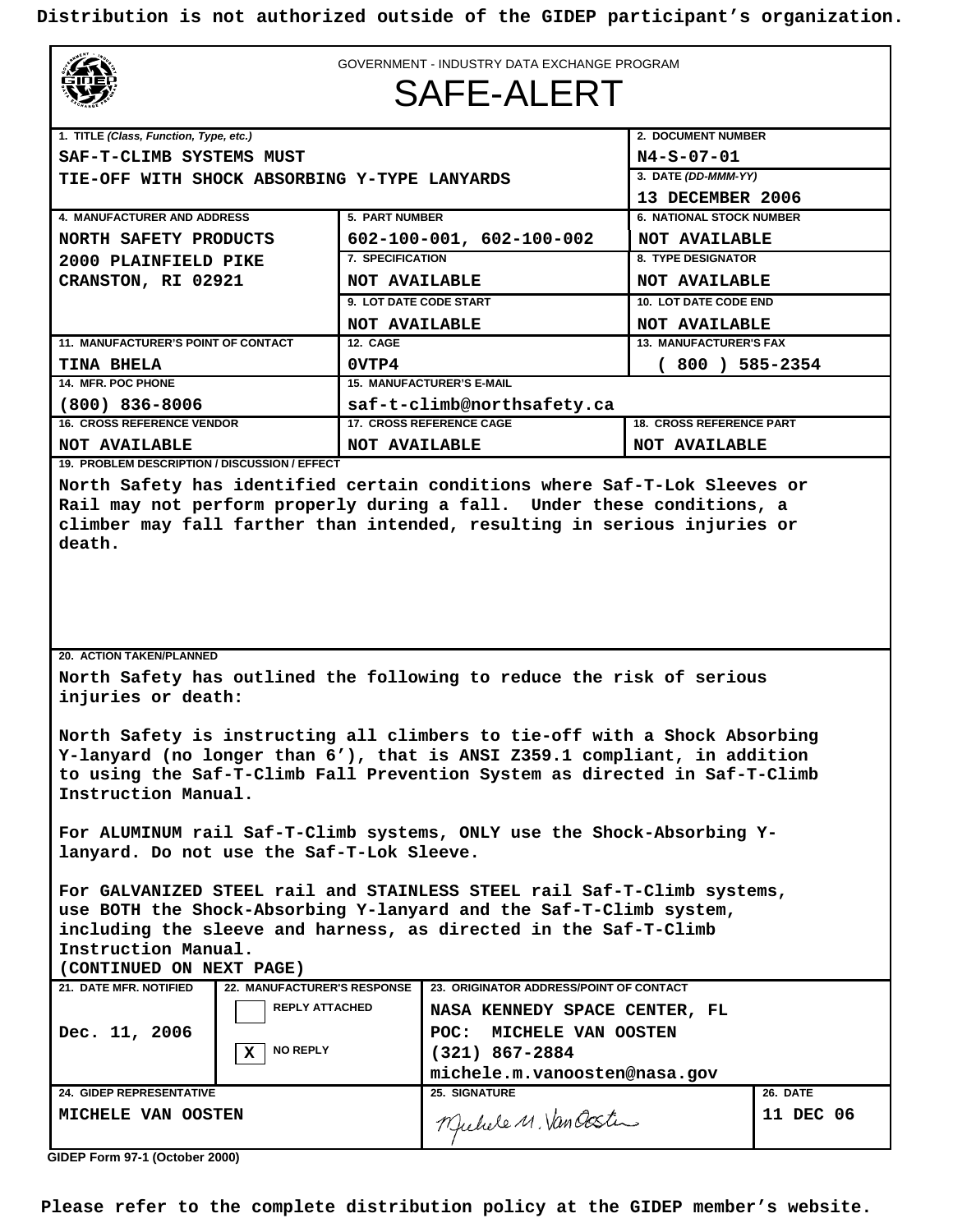**Distribution is not authorized outside of the GIDEP participant's organization. CONTINUED FROM BLOCK 20. ACTION TAKEN/PLANNED** 

**If unsure about what type of rail (i.e., aluminum or steel) of the Saf-T-Climb system, contact North Safety for help in identifying the material. North Safety is continuing to investigate this issue and is currently designing an appropriate remedy. Once testing and production has been completed, North Safety will provide this remedy at no cost to existing customers of the Saf-T-Climb system who register their Saf-T-Climb systems or Saf-T-Lok sleeves with North Safety in response to this notice. In the meantime, all climbers MUST use a Shock Absorbing Y-lanyard (no longer than 6'). To ensure you are notified about the remedy, please register your Saf-T-Climb Fall Prevention system with North Safety at http://www.saf-t-climb.com or by faxing the enclosed registration form to (800) 585-2354.** 

**See attachment (North Safety Notification). If there are questions about this safe alert, selecting a Shock-Absorbing Y-lanyard, or proper climbing techniques, contact North Safety at (800) 836-8006, Option 4, between 8:30 a.m. and 4:30 p.m. ET Monday through Friday or visit http://www.saf-t-climb.com**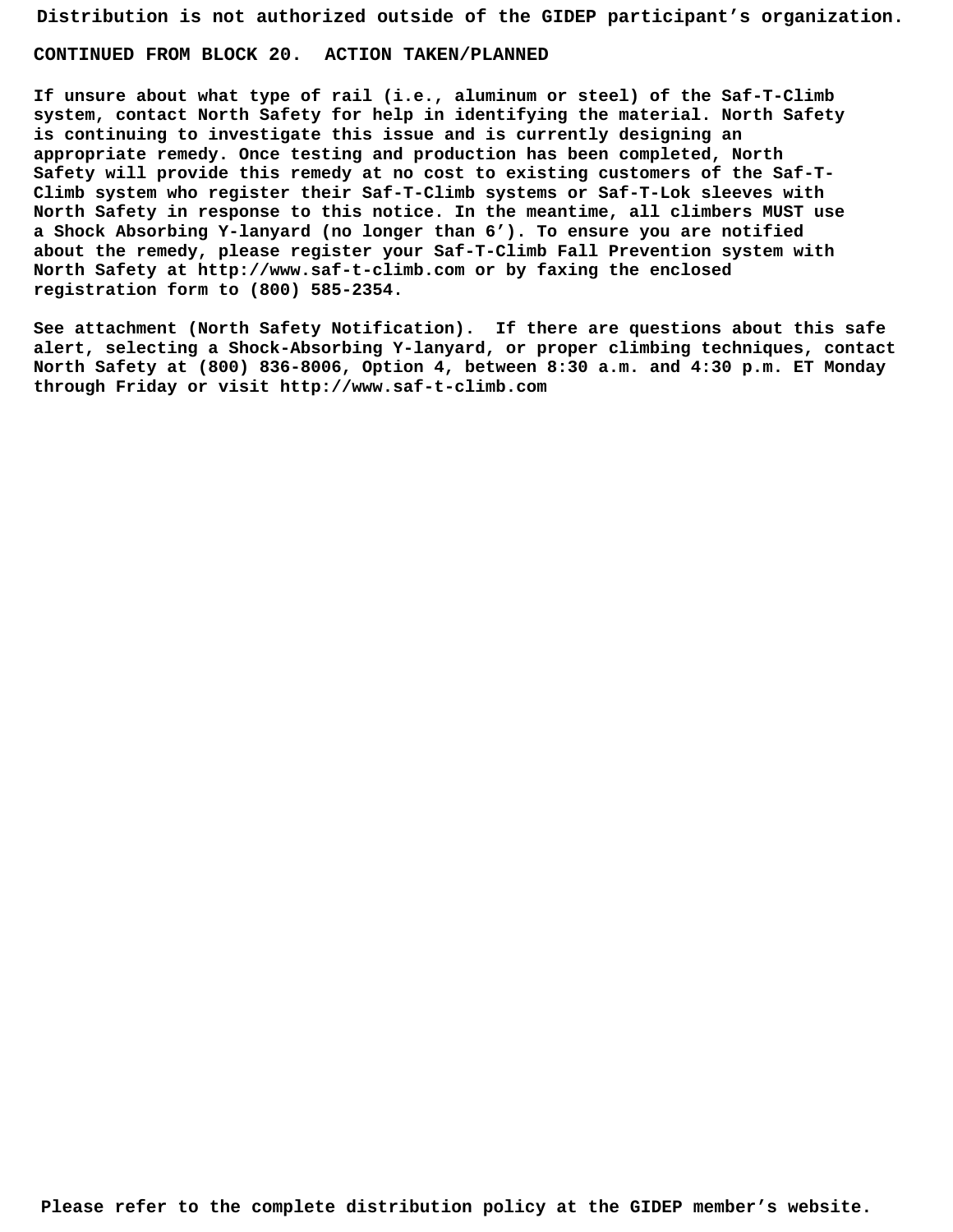# NORTH Safety Notice

**Important Safety Notice**

#### **All Climbers on Saf-T-Climb Systems Must Tie-off With Shock Absorbing Y-Type Lanyards**

As a part of North Safety Products' on-going efforts to ensure our fall protection systems are the safest in the industry, we have identified certain conditions where Saf-T-Lok Sleeves or Rail may not perform properly during a fall. Under these conditions, a climber may fall farther than intended, resulting in serious injuries or death. If you have received this notice, you may have an affected Saf-T-Climb Fall Prevention System.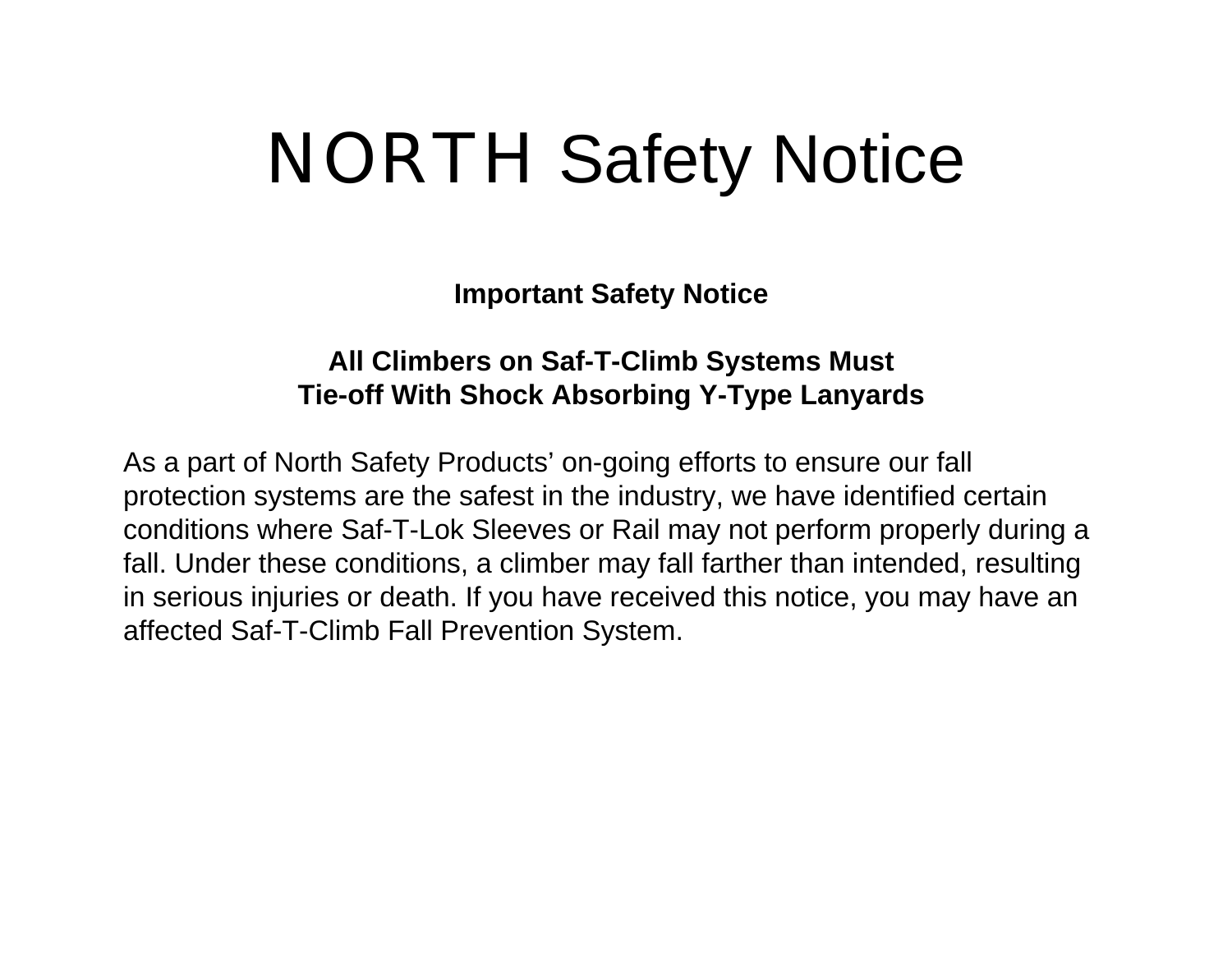# NORTH Safety Notice

#### **To reduce the risk of serious injuries or death:**

North Safety is instructing all climbers to tie-off with a Shock Absorbing Ylanyard (no longer than 6'), that is ANSI Z359.1 compliant, in addition to using the Saf-T-Climb Fall Prevention System as directed in your Saf-T-Climb Instruction Manual.

For ALUMINUM rail Saf-T-Climb systems, ONLY use the Shock-Absorbing Ylanyard. Do not use the Saf-T-Lok Sleeve.

For GALVANIZED STEEL rail and STAINLESS STEEL rail Saf-T-Climb systems, use BOTH the Shock-Absorbing Y-lanyard and the Saf-T-Climb system, including the sleeve and harness, as directed in the Saf-T-Climb Instruction Manual.

If you are unsure what type of rail (i.e., aluminum or steel) your Saf-T-Climb system has, contact North Safety for help in identifying the material.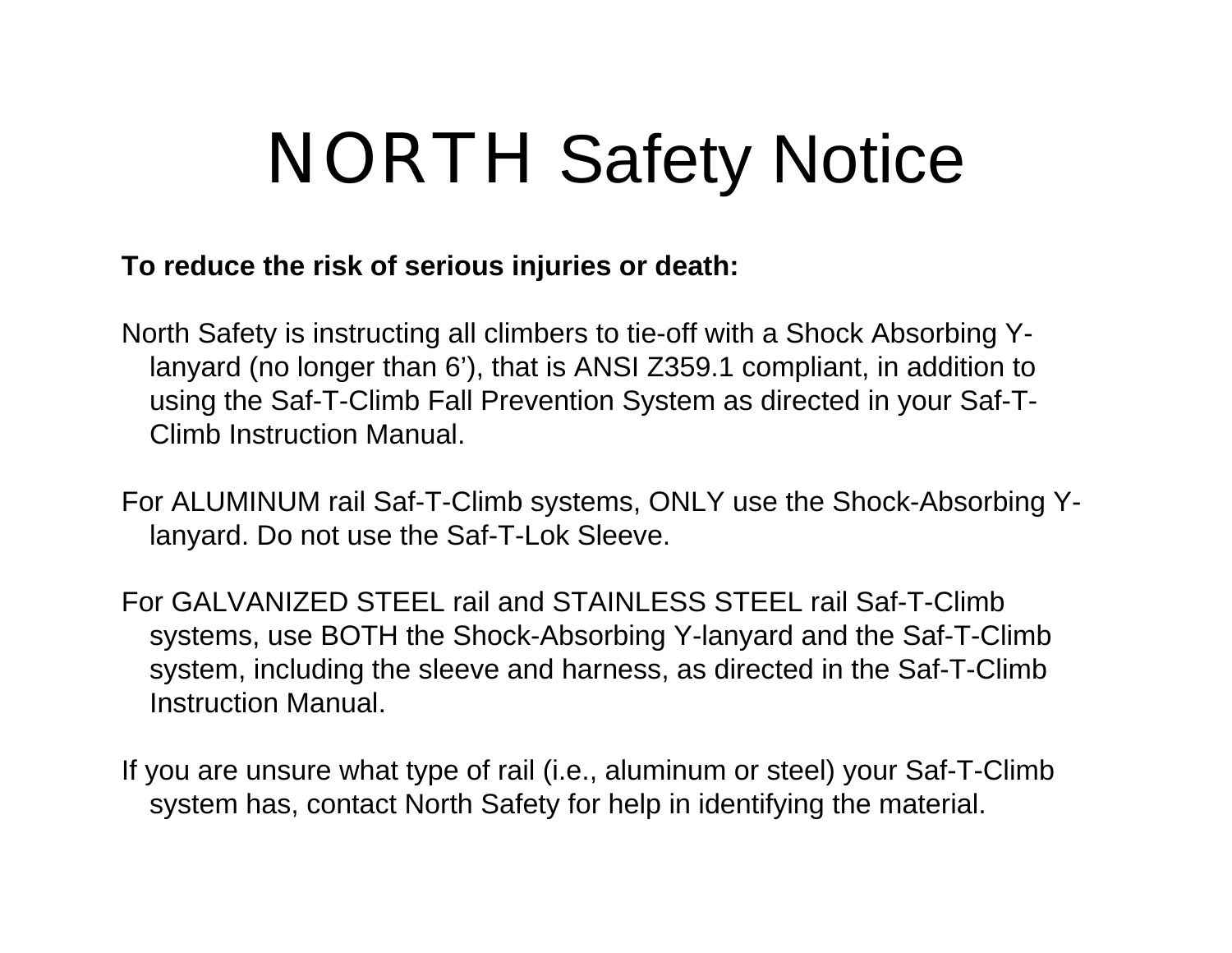# NORTH Safety Notice

North Safety is continuing to investigate this issue and is currently designing an appropriate remedy. Once testing and production has been completed, North Safety will provide this remedy at no cost to existing customers of the Saf-T-Climb system who register their Saf-T-Climb systems or Saf-T-Lok sleeves with North Safety in response to this notice. In the meantime, all climbers MUST use a Shock Absorbing Y-lanyard (no longer than 6'). To ensure you are notified about the remedy, please register your Saf-T-Climb Fall Prevention system with North Safety at http://www.saf-t-climb.com or by faxing the enclosed registration form to (800) 585-2354.

If you have questions about this notice, selecting a Shock-Absorbing Y-lanyard, or proper climbing techniques, contact North Safety at (800) 836-8006, Option 4, between 8:30 a.m. and 4:30 p.m. ET Monday through Friday or visit http://www.saf-t-climb.com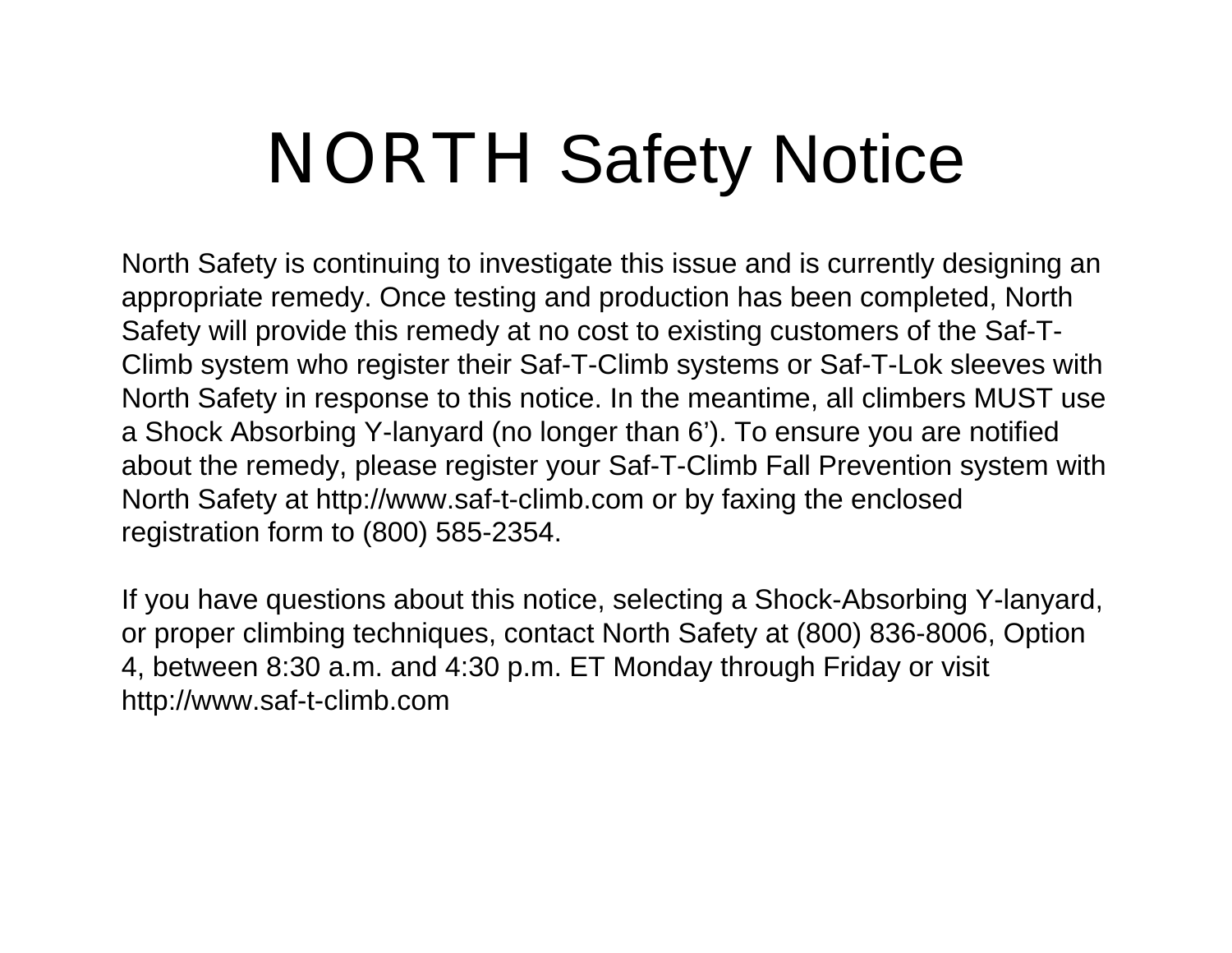## NORTH Saf-T-Climb Sleeve



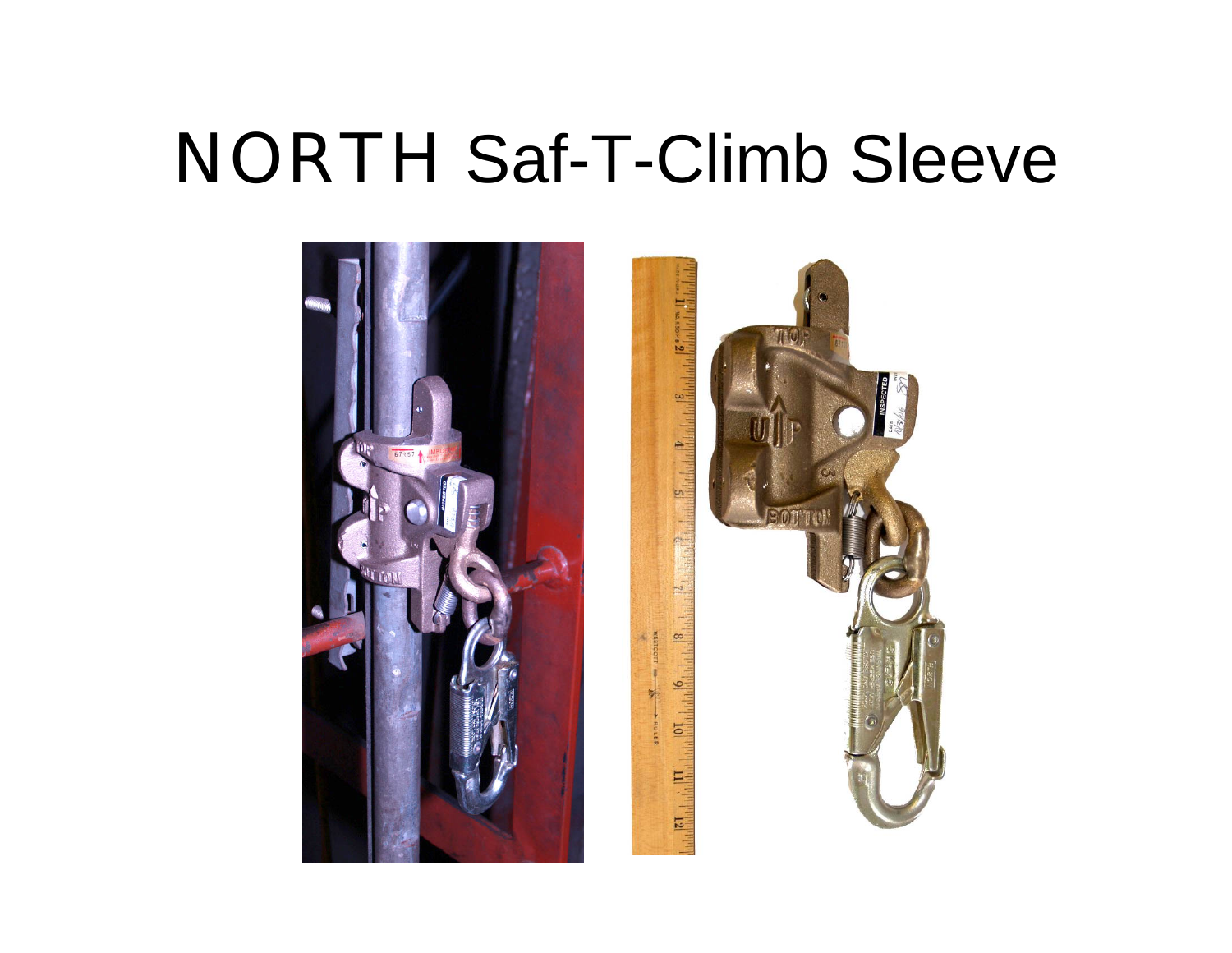

## Sleeve Examples

- Saf-T-Climb sleeve by Air Space Devices, Inc. (1)
- Saf-T-Climb sleeve by Safety Tower Ladder Co. (2)
- Saf-T-Climb sleeve by North (3)
- Safety Sleeve by Antenna Products (4)

*NOTE: Sleeves 1 and 2 DO NOT have self-locking snap hooks*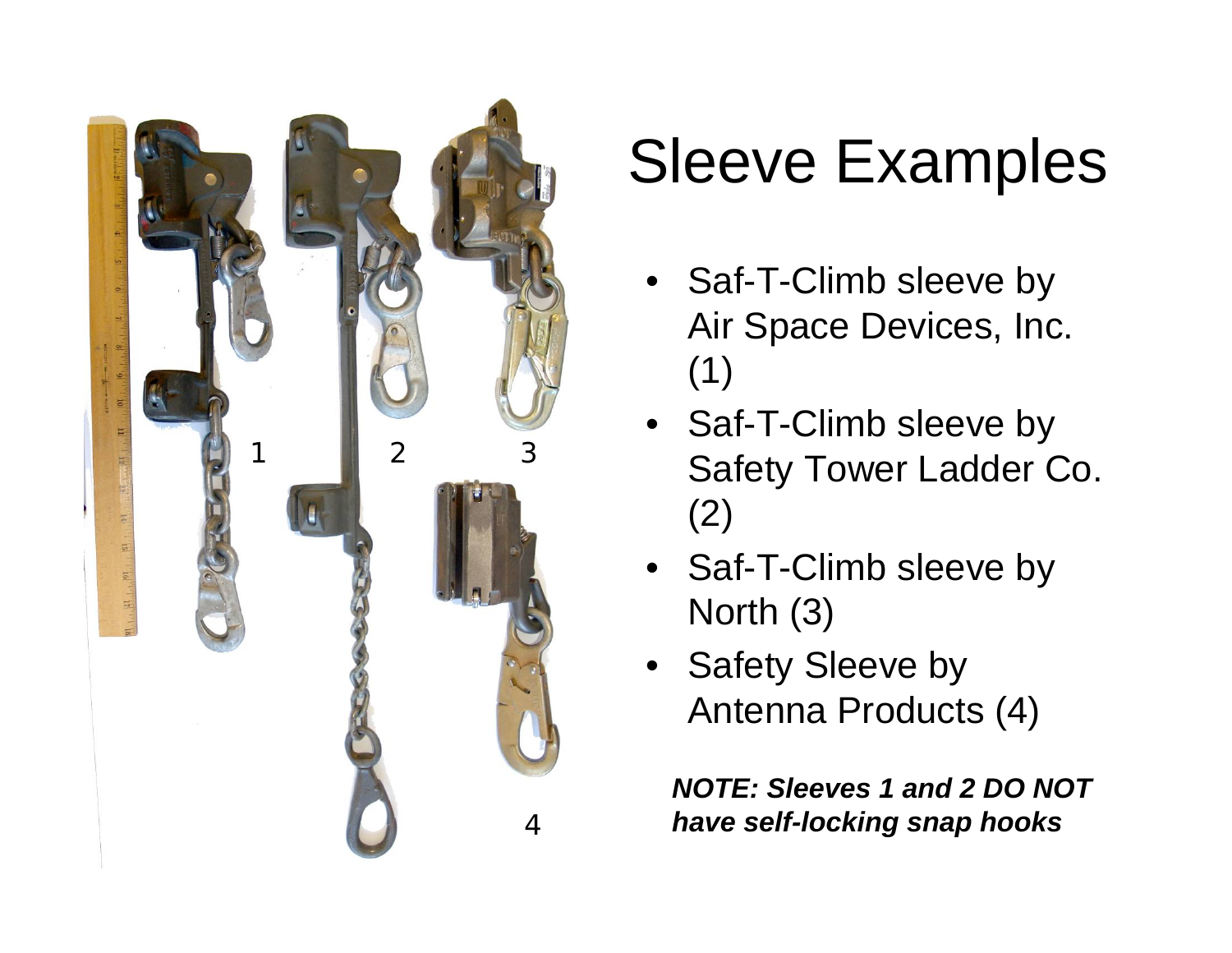## Where Are These Systems Used?

- Inside and outside of buildings
- Water towers
- Electrical substation structures
- Aboveground storage tanks
- Test equipment and facilities
- Meteorological towers
- Heat exchangers
- Exhaust/smoke stacks
- Many other locations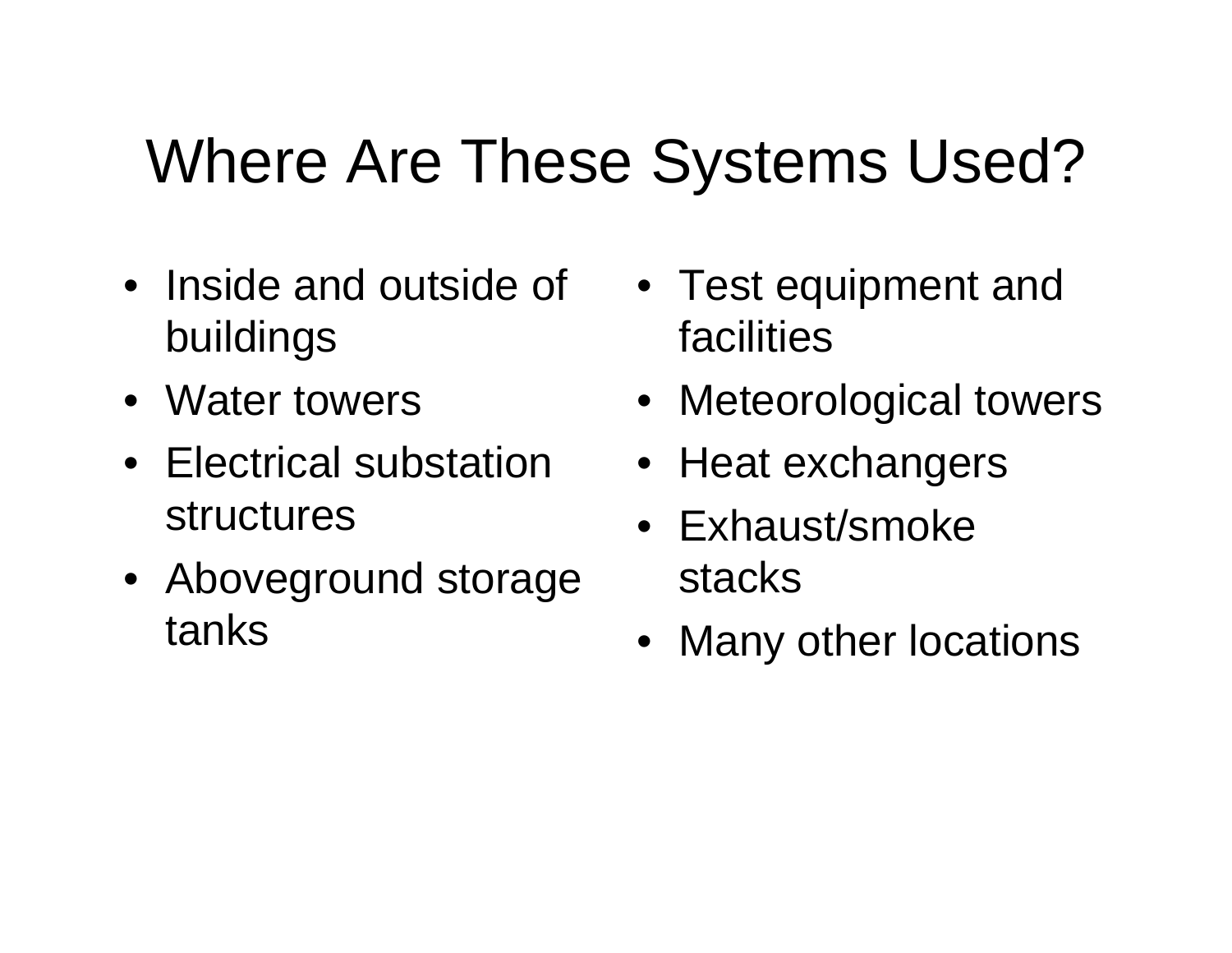# Additional Information

- Following are several slides which illustrate the operation of the sleeve and notched rail system, and failure modes described by NORTH.
- NORTH contends that the **failure modes apply to this entire class of fall protection devices**, not just those manufactured by them.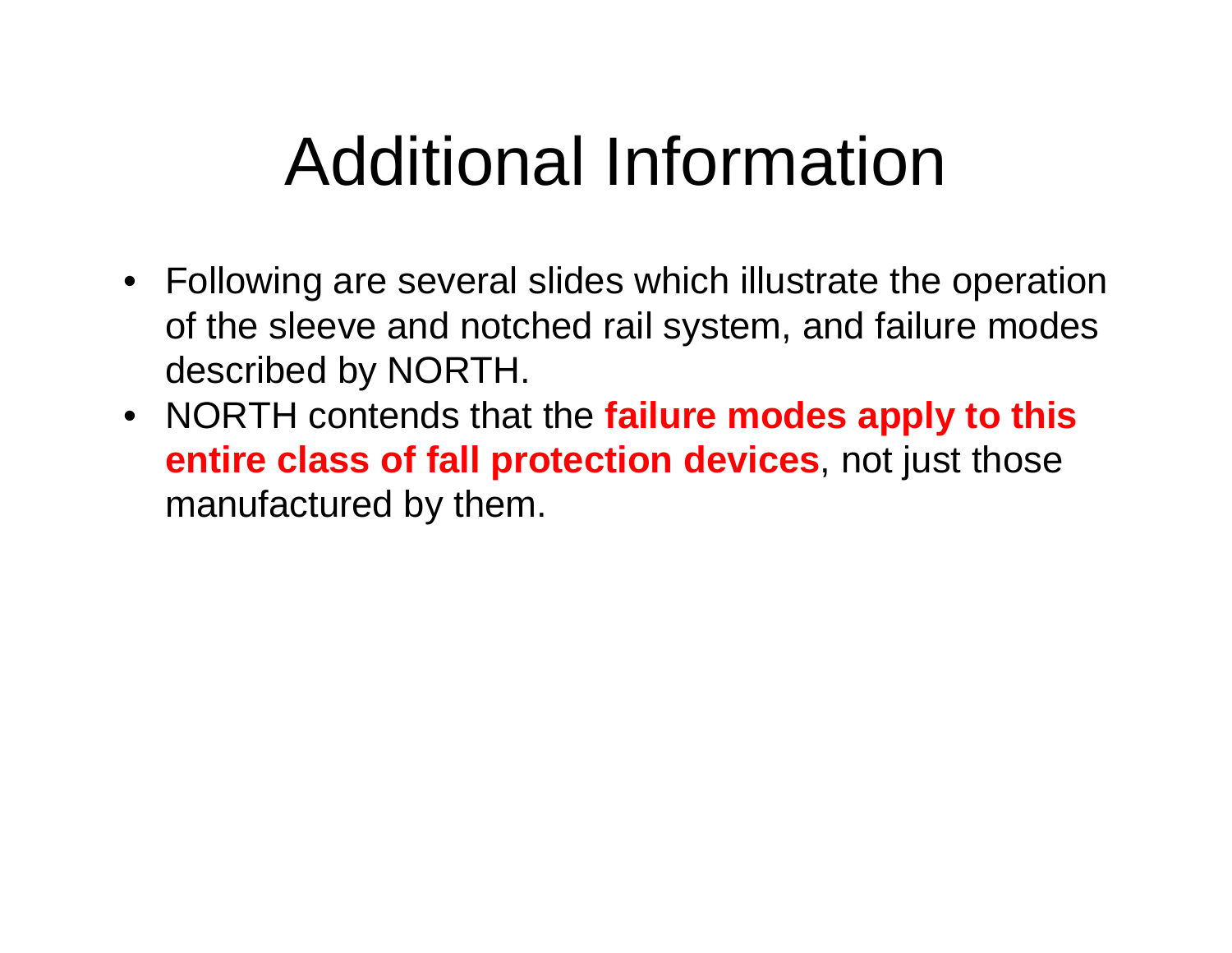### Notch and Sleeve Ladder Safety Device Normal Ascent Configuration

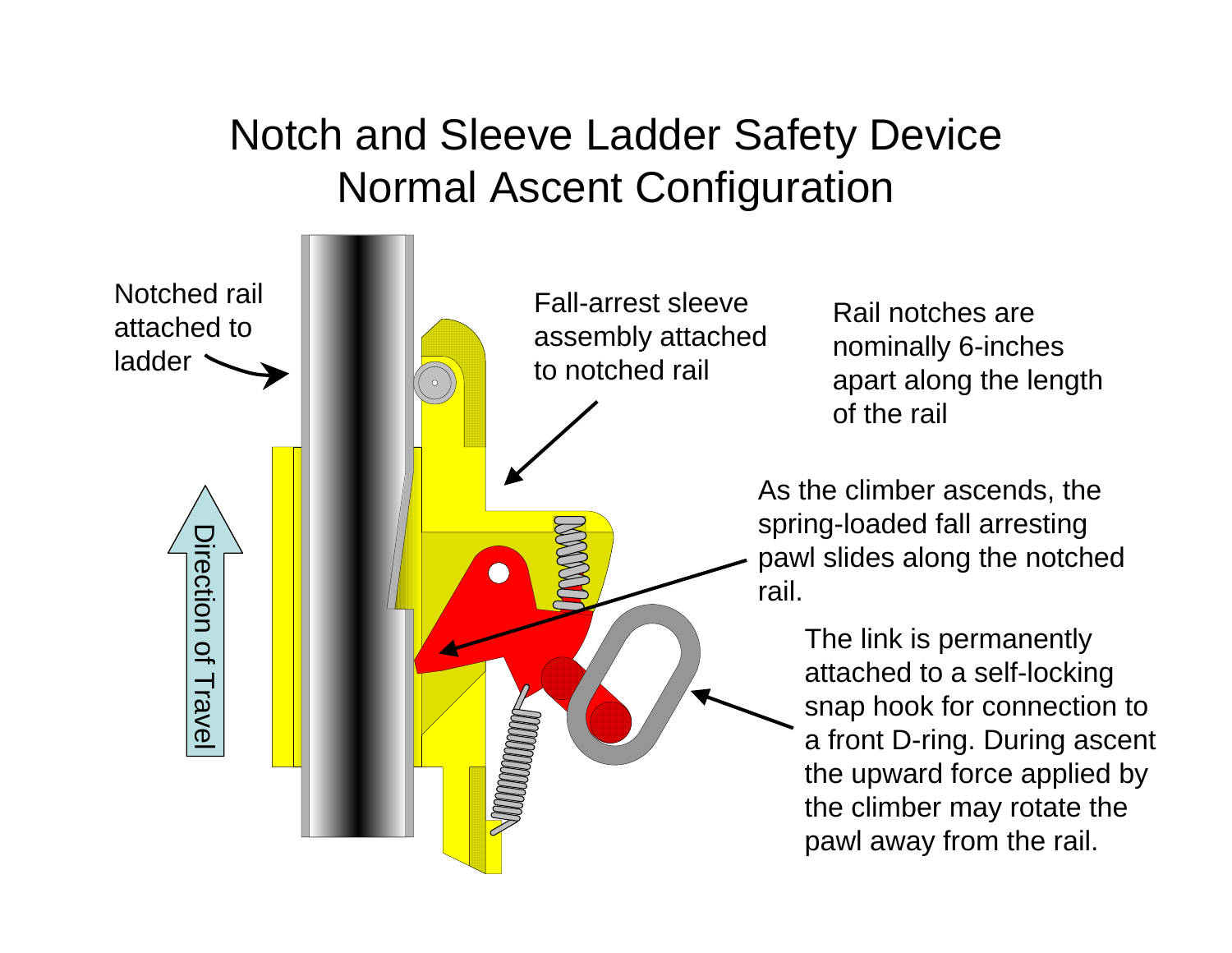### Notch and Sleeve Ladder Safety Device Normal Descent Configuration

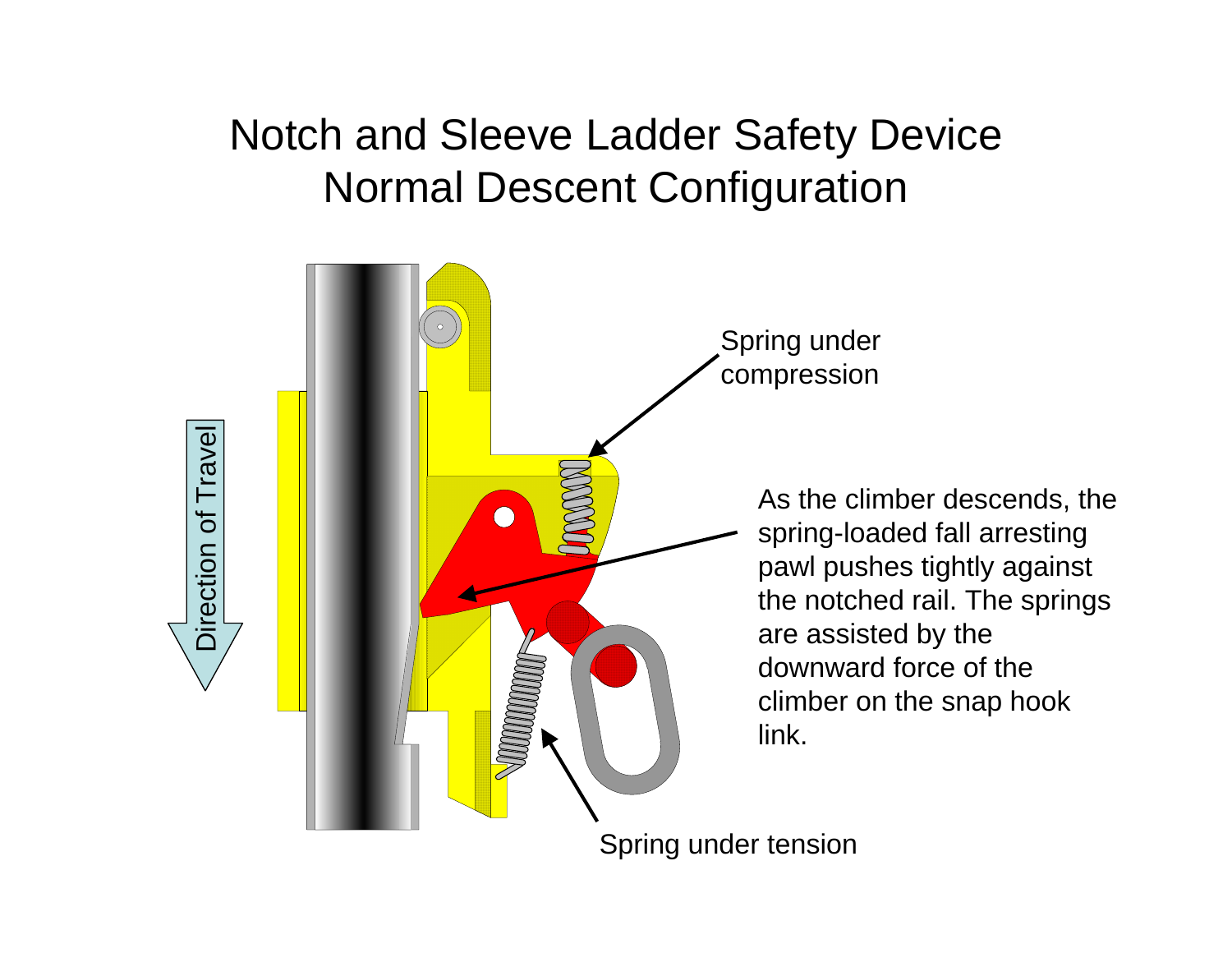### Notch and Sleeve Ladder Safety Device – Normal Descent and Fall Arrest Configuration



When the pawl approaches a notch, its tip pivots fully and catches. At the same time, the pawl's opposite side hits a hard stop which prevents further rotation. The downward force of a descending or falling user holds the pawl in this position.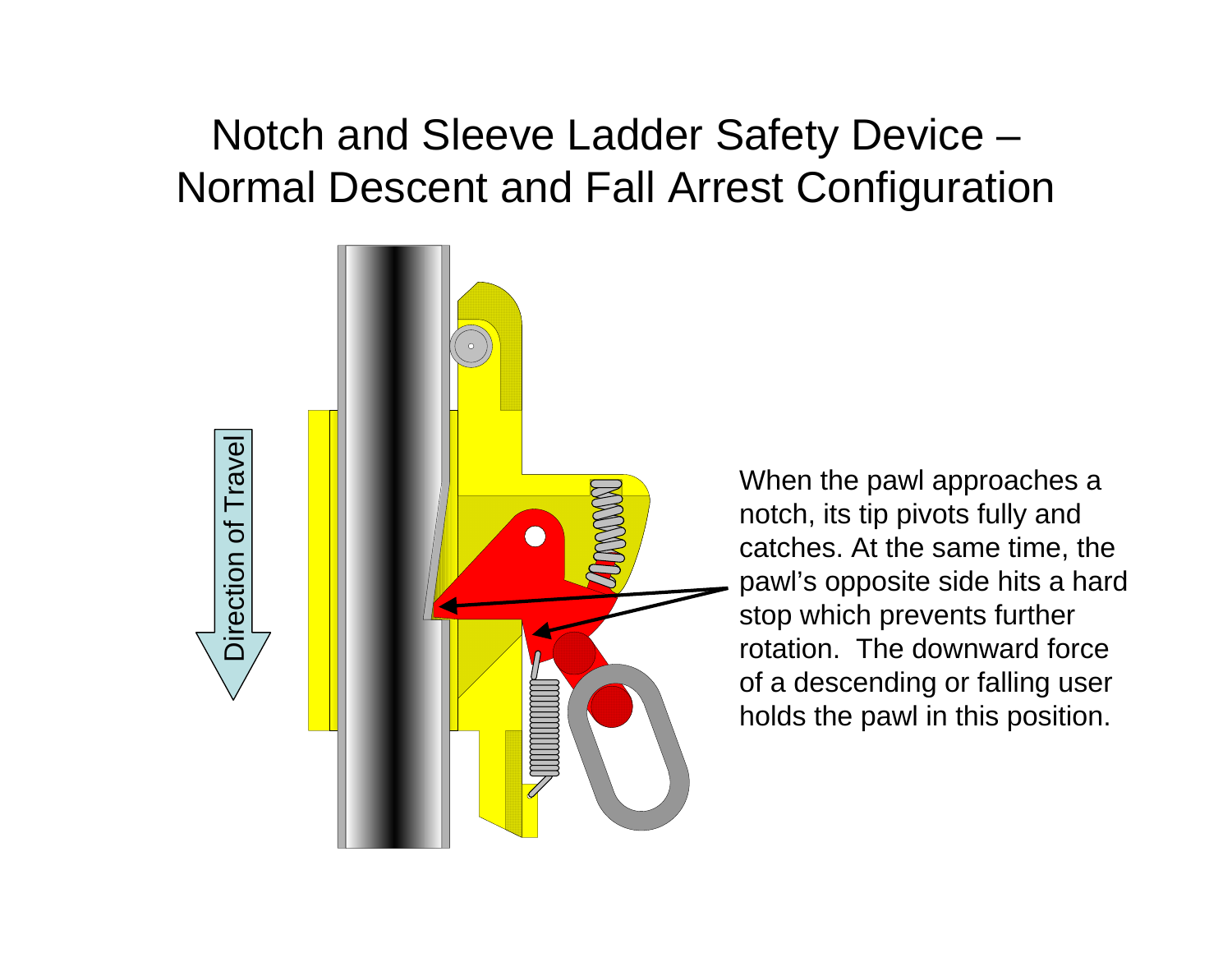### Notch and Sleeve Ladder Safety Device Normal Descent and Potential Abnormal Fall Arrest Configuration



Direction of Travel

Direction of Travel

When descending past a rail notch, the climber must apply an outward or upward force on the snap hook link to rotate the pawl away from the notch. They must then release the force after passing the notch to reengage the system.

> If the climber falls away from the ladder rather than straight down, the pawl may not engage a notch for a distance of several feet, rather than the intended 6-inches. This could result in severe user injury.